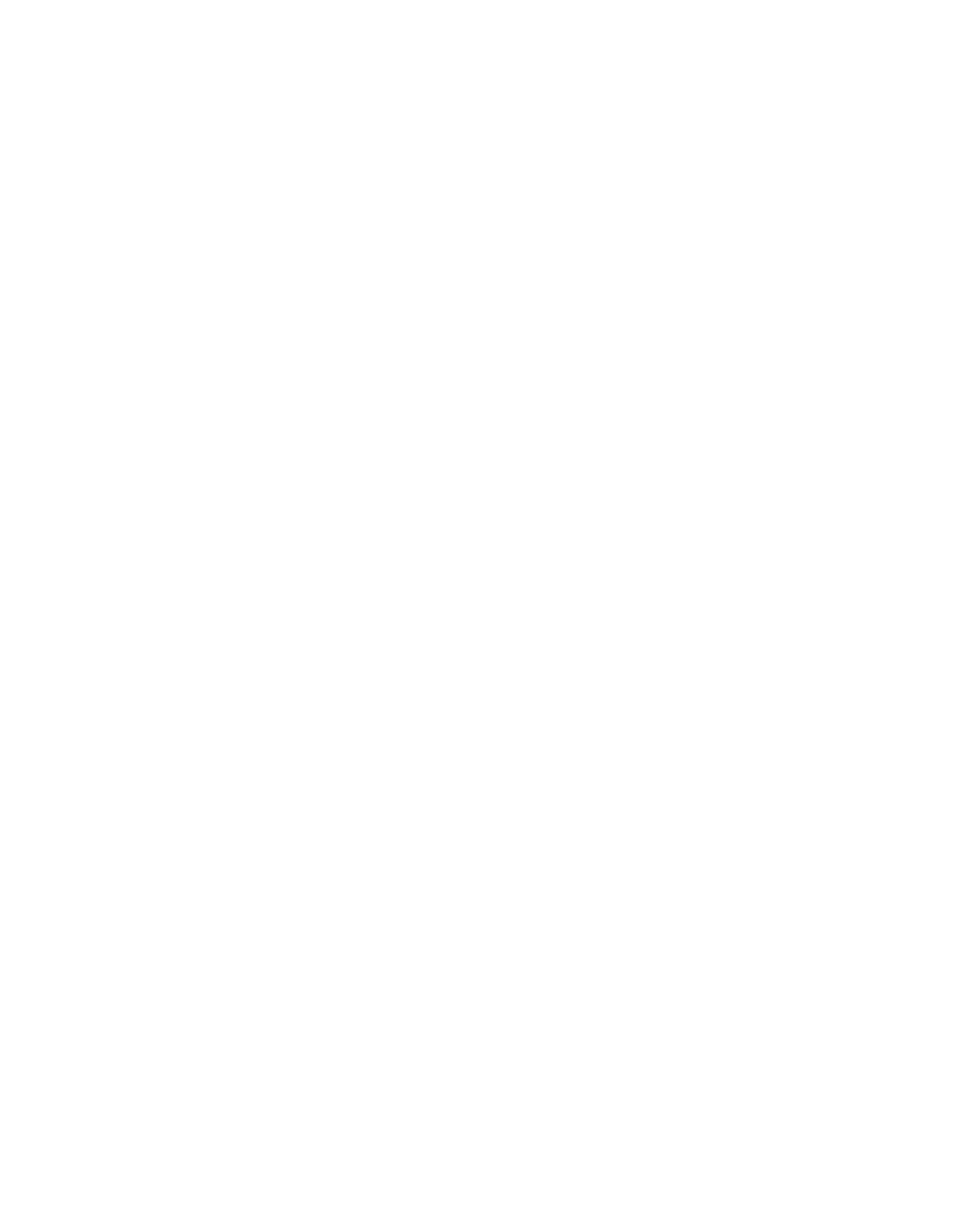# **SECTION 15102 RESILIENT-SEATED GATE VALVES**

# <span id="page-2-0"></span>**PART 1 - GENERAL**

## <span id="page-2-1"></span>1.01 DESCRIPTION

The Contractor shall furnish, deliver, and unload within the time specified in the Special Conditions, the resilient-seated gate valves as hereinafter described.

## <span id="page-2-2"></span>1.02 QUALITY ASSURANCE

Quality Assurance includes the requirements of this specification and the requirements of the latest revision of the following standards, as applicable. Unless specifically stated otherwise, the most stringent requirement will govern when there is a conflict.

- A. AWWA C-509. American Water Works Association Standard for Resilient Seated Gate Valves, 3" through 30" NPS, for Water and Sewage Systems
- B. AWWA C-515. American Water Works Association Standard for Reduced–Wall, Resilient Seated Gate Valves, 3"-16" & 3"-36" NRS.
- C. AWWA C-550. American Water Works Association Standard for Protective Interior Coatings for Valves and Hydrants.

# <span id="page-2-3"></span>1.03 SUBMITTALS

The name of the manufacturer of the valves to be furnished by the bidder shall be stated on the bidding sheets. Proposed valves other than those listed on the EMWD approved Material List must be submitted for evaluation well in advance of the bid opening, for acceptance prior to the award of the contract. Generally, the specified 35-day period following issuance of the Notice-of-Acceptance-of-Proposal is not sufficient for approval of alternate valves.

## <span id="page-2-4"></span>1.04 PRODUCT DELIVERY

- A. Storage. Valves shall be stored in the closed position to protect seating surfaces.
- B. Handling. Valves shall be carefully lowered from the truck to the ground. Do not hook hoists or fasten chains around stem, gearing, motors, cylinders, or handwheels.

## <span id="page-2-5"></span>1.05 JOB CONDITIONS

Valves shall not be fabricated, stored, coated, or installed in climatic conditions that will adversely affect the quality of the finished project.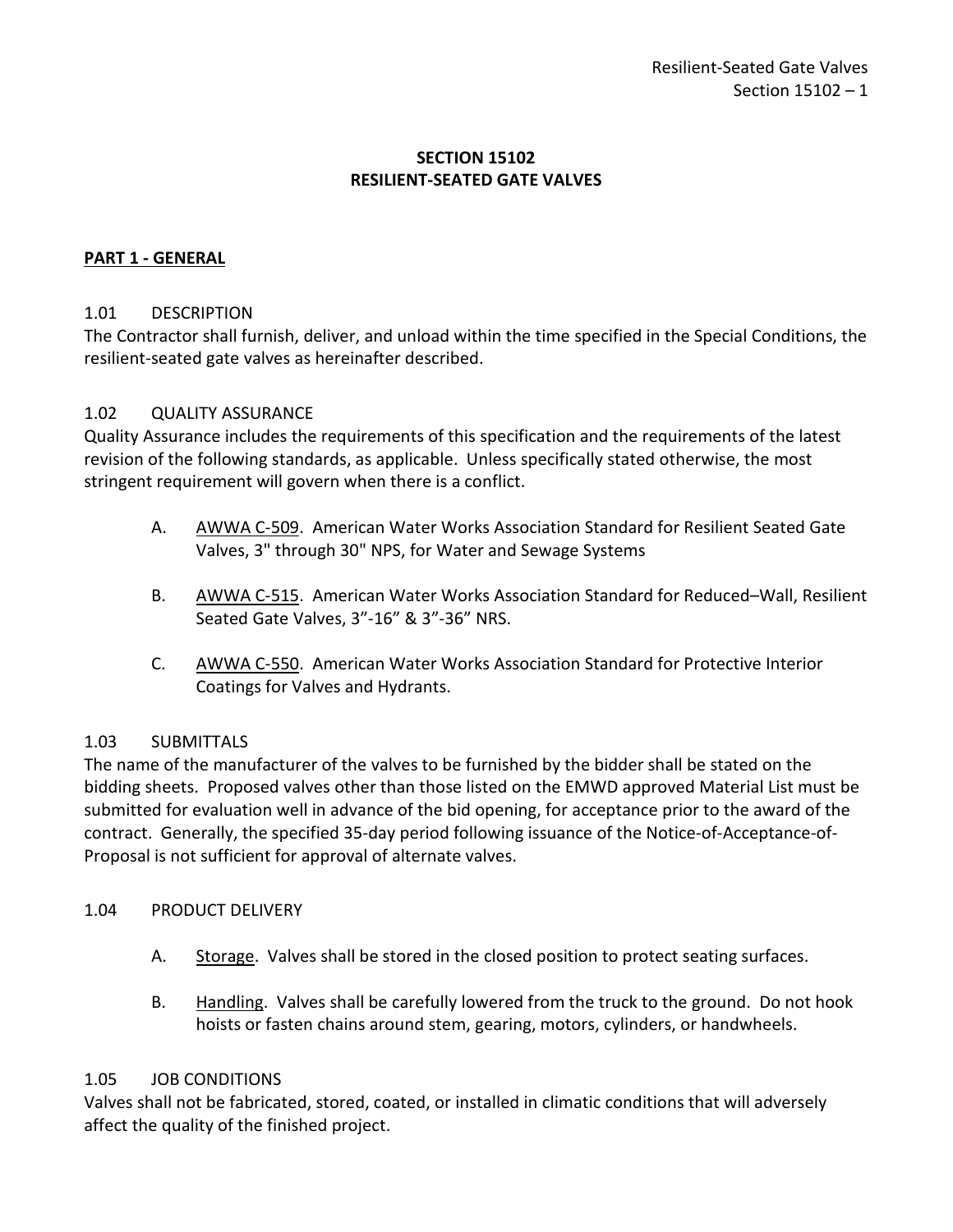# <span id="page-3-0"></span>1.06 ALTERNATIVES

Valve ends shall be as specified on the bidding sheet, plans or specifications as applicable; these may be flanged both ends, hub-end both ends, or one flanged end and one hub-end, conforming to the following specifications:

- A. Flanged End. Flanged ends shall be designed for the water pressure as specified in AWWA C-509 and drilled to the American Standard for 125# Cast Iron Flanges, and flange face shall not be raised. Flange face shall have standard machine finish.
- B. Hub-End. Hub-ends shall be designed for the water pressure as specified in AWWA C-509 and shall be "Ring-tite", "Fluid-tite" or approved equal.

# <span id="page-3-1"></span>1.07 GUARANTEE

Contractor shall guarantee all materials and workmanship of items furnished under these specifications shall be free from defects for a period of one (1) year after final completion and acceptance of the entire contract work. The Contractor shall, at his own expense, repair or replace all defective materials or workmanship supplied by him that are found to be deficient with respect to any provisions of this specification.

# <span id="page-3-2"></span>**PART 2 - PRODUCT**

## <span id="page-3-3"></span>2.01 MATERIALS

Resilient Seated Gate Valves shall include the following materials:

- A. Non-Rising Stems. Clockwise to close, counterclockwise to open. Valve stems shall be of bronze, having a minimum tensile strength of 55,000 psi and a yield point of not less than 40,000 psi, with an elongation of not less than 10% in 2". Heat treatment will be permitted to develop these requirements. All bronze shall contain not more than 7% zinc nor more than 2% aluminum.
- B. 2" Square Nut with arrow cast in metal to indicate opening direction, except where specified otherwise.
- C. Resilient Seats may be bonded or mechanically attached to either the gate or valve body.

## <span id="page-3-4"></span>2.02 COATINGS

A. All valves shall have internal and external ferrous parts epoxy coated. Wetted surfaces shall have an 8 mil minimum (dry film) thickness, unless otherwise specified. The epoxy shall be approved for potable water, and shall conform to AWWA C-550.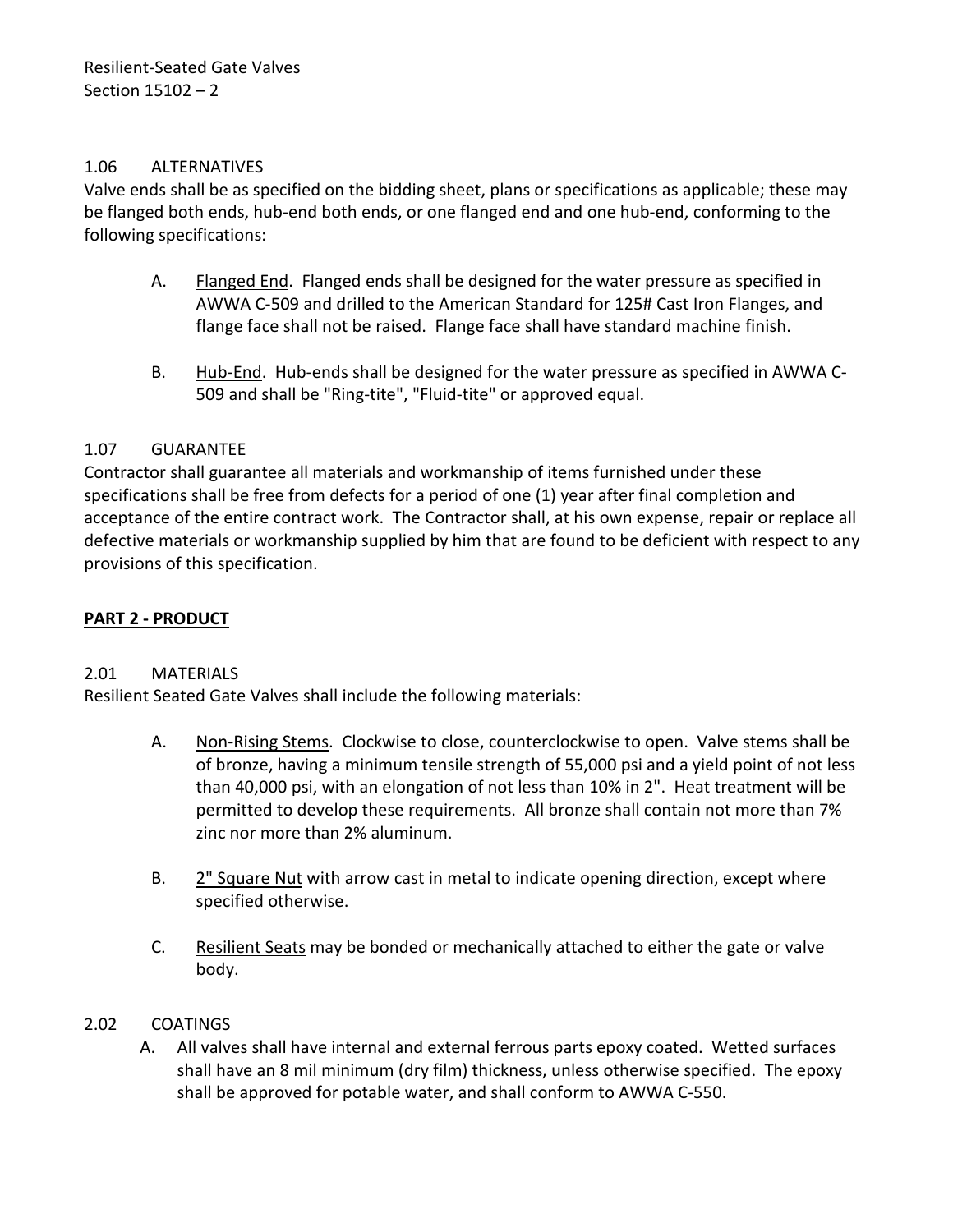B. All coated surfaces shall be visually and electrically examined for defects. The coating shall be holiday free as determined by a low voltage wet sponge test per AWWA C-550.

#### <span id="page-4-0"></span>2.03 FABRICATION AND MANUFACTURE

- A. Interchangeability. All like parts of all valves of the same model number and size shall be interchangeable.
- B. Waterway. With the valve open, there shall be a smooth and unobstructed waterway at least equal to the nominal valve diameter. There shall be no sediment pockets in the valve.
- C. Valve Actuator. Resilient Seated Gate Valves 16-inches through 36 inches shall have a gear reduction actuator that meets the following maximum values for torque and number of turns:

|                   | <b>Maximum Input Torque</b> | <b>Maximum Number of Turns</b> |
|-------------------|-----------------------------|--------------------------------|
| <b>Valve Size</b> | (ft. lbs.)                  | to Open/Close                  |
| 16''              | 65                          | 200                            |
| 18''              | 80                          | 225                            |
| 20''              | 125                         | 250                            |
| 24"               | 150                         | 310                            |
| 30''              | 350                         | 380                            |
| 36''              | 385                         | 450                            |

- D. Cast Marking. Valves shall have the manufacturer's name, the size of the valve, and the working pressure cast on the side of the valves.
- E. Stem Sealing. Stems shall be sealed by the use of multiple stem seal o-rings.
- F. Stem Orientation. Stems shall be vertical. In no case shall stems be oriented horizontally.
- G. Bypass Valves. Where required in the bidding sheets or in the Special Conditions of these specifications, gate valves 30-inches and larger shall be equipped with standard bypass valves. The Engineer will determine such on a case-by-case basis.

## <span id="page-4-1"></span>**PART 3 - EXECUTION**

<span id="page-4-2"></span>3.01 INSPECTION